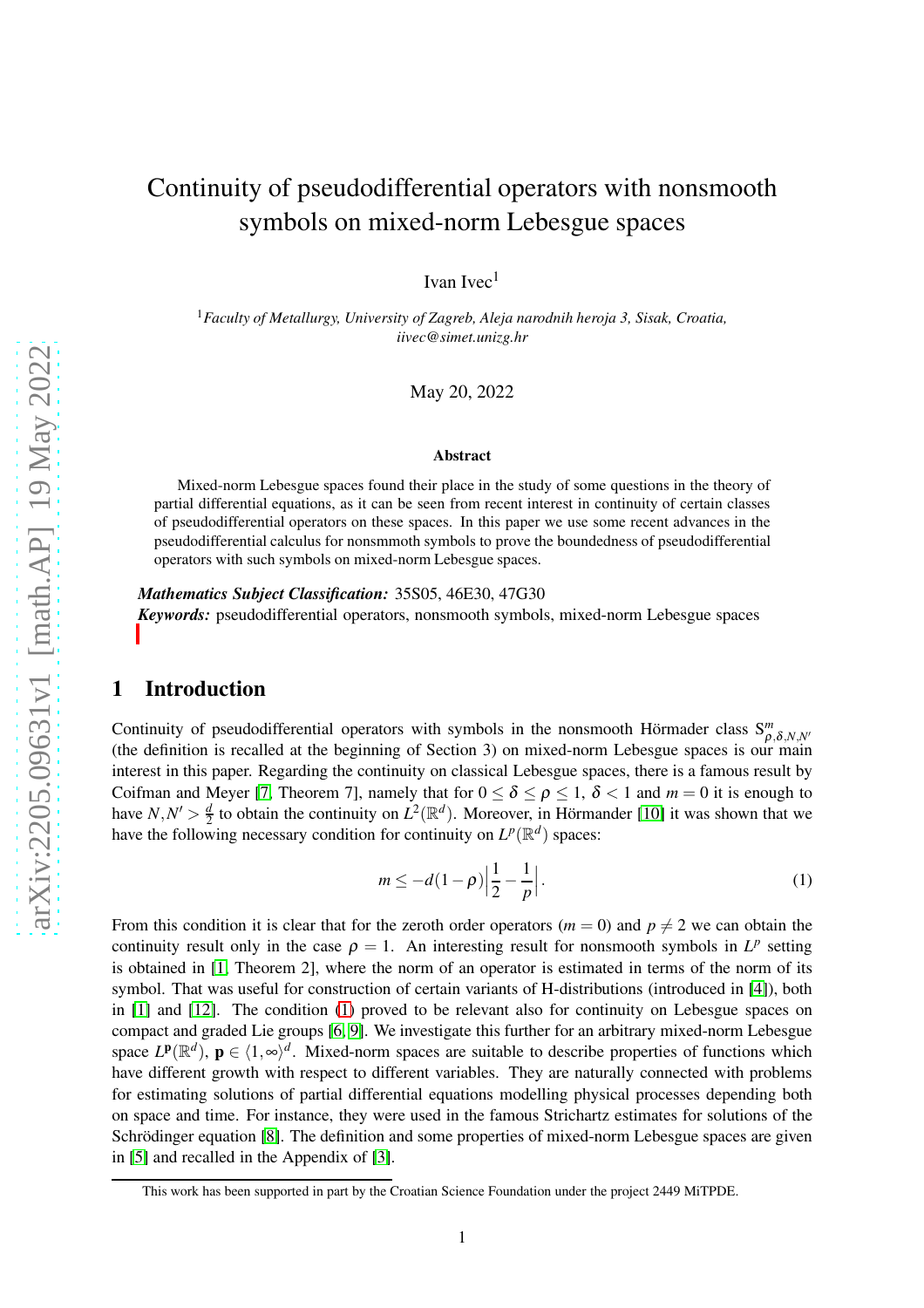In [\[2,](#page-6-1) [3\]](#page-7-8) the boundedness of pseudodifferential operators on mixed-norm Lebesgue spaces have already been obtained, but these results cover only the case of infinitely smooth symbols together with  $m = 0$ . Also, a detailed discussion on similar results from the literature was given there.

In the next section we recall some already known results that we need as ingredients in our proof: sufficient conditions for boundedness of a linear operator  $A: L_c^{\infty}(\mathbb{R}^d) \to L_{loc}^1(\mathbb{R}^d)$  on mixed-norm Lebesgue spaces, obtained in [\[3\]](#page-7-8), and pseudodifferential calculus for the adjoint of the pseudodifferential operator with nonsmooth symbol, obtained in [\[11\]](#page-7-9). In the last section we use these results, together with an extension of [\[13,](#page-7-10) VI.4, Proposition 1], to obtain the continuity of pseudodifferential operators with symbols in  $S_{\rho,\delta,N,N'}^m$  on mixed-norm Lebesgue spaces.

Notation. We use the following notation and definition for the Fourier transform of the function  $u \in$  $L^1(\mathbb{R}^d)$ :

$$
\hat{u}(\xi) = \mathscr{F}u(\xi) = \int_{\mathbb{R}^d} e^{-ix\cdot\xi} u(x) dx.
$$

When the area of integration is not specified, the whole space is assumed. We denote by  $\mathscr{S}(\mathbb{R}^d)$  the Schwartz space of smooth rapidly decreasing functions on  $\mathbb{R}^d$  and by  $\mathscr{S}'(\mathbb{R}^d)$  its dual, the space of tempered distributions. For  $N, N' \in \mathbb{N}_0$  we use the following family of semi-norms on  $\mathscr{S}(\mathbb{R}^d)$ :

$$
|\varphi|_{N,N'}=\sup_{|\alpha|\leq N,|\beta|\leq N'}\sup_{x\in\mathbb{R}^d}|x^{\alpha}\partial^{\beta}\varphi(x)|,
$$

and by  $\mathscr{S}_{N,N'}(\mathbb{R}^d)$  we denote the Banach space of all functions  $\varphi \in C^{N'}(\mathbb{R}^d)$  for which  $|\varphi|_{N,N'} < \infty$ . We denote Lebesgue spaces by  $L^p(\mathbb{R}^d)$ , locally Lebesgue spaces by  $L^p_{loc}(\mathbb{R}^d)$  and Lebesgue spaces with compact support by  $L_c^p(\mathbb{R}^d)$ . By *C* we always denote a constant, even if it changes during calculation, while  $C_p$  is a constant depending on parameter p. By |x| we denote the largest integer not greater than *x*, while  $|x|_2$  is the largest even integer not greater than *x*. We also use the standard notation  $m^+ = \max\{m, 0\}$ . Finally,  $|\cdot|_p$  is the standard *p*-norm on  $\mathbb{R}^d$ :

$$
|x|_p = \sqrt[p]{|x_1|^p + \cdots + |x_d|^p},
$$
  $|x|_{\infty} = \max\{|x_1|, \ldots, |x_d|\},$ 

and we denote  $|x|_2$  simply by  $|x|$ .

## 2 The general framework

Our main tool is the following theorem, proved in [\[3,](#page-7-8) Theorem 1]. To state the theorem the following notation is convenient: Take  $l \in \{0, \ldots, (d-1)\}$  and split  $x = (\bar{x}, x') = (x_1, \ldots, x_l; x_{l+1}, \ldots, x_d)$ . Next define (with a slight abuse of notation, for simplicity) for  $\bar{\mathbf{p}} = (p_1, \dots, p_l)$ 

$$
L^{\bar{\mathbf{p}},p}(\mathbb{R}^d) = L^{(\bar{\mathbf{p}},p,\ldots,p)}(\mathbb{R}^d) \quad \text{and} \quad \|f\|_{\bar{\mathbf{p}},p} = \|f\|_{(\bar{\mathbf{p}},p,\ldots,p)}.
$$

Of course, for  $l = 0$  we take  $||f(\cdot,x')||_{\bar{\mathbf{p}}} = |f(x')|$  and  $||f||_{\bar{\mathbf{p}},p} = ||f||_{L^p}$ . We also define (for each  $l \in$ {0,...,(*d* − 1)}, *t* > 0 and *y*<sup>'</sup> ∈  $\mathbb{R}^{d-1}$ ):

$$
\mathscr{F}_{l,t}^{\mathbf{y}'} := \left\{ f \in L_{loc}^1(\mathbb{R}^d) : \operatorname{supp} f \subseteq \mathbb{R}^l \times \{x' : |x'-y'|_{\infty} \leq t\} \& \int_{\mathbb{R}^{d-l}} f(\bar{x}, x') dx' = 0 \left( \operatorname{ae} \bar{x} \in \mathbb{R}^l \right) \right\}.
$$

**Theorem 2.1** Assume that  $A, A^*: L_c^{\infty}(\mathbb{R}^d) \to L_{loc}^1(\mathbb{R}^d)$  are formally adjoint linear operators, i.e. such *that*

$$
(\forall \varphi, \psi \in C_c^{\infty}(\mathbb{R}^d)) \quad \int_{\mathbb{R}^d} (A\varphi) \overline{\psi} = \int_{\mathbb{R}^d} \varphi \overline{A^* \psi}.
$$

*Furthermore, let us assume that (both for*  $T = A$  *and*  $T = A^*$ ) there exist constants  $N > 1$  *and*  $c_1 > 0$ *satisfying*

<span id="page-1-0"></span>
$$
(\forall l \in \{0, ..., (d-1)\}) (\forall x'_0 \in \mathbb{R}^{d-l})(\forall t > 0) \qquad \int_{|x'-x'_0|_{\infty} > Nt} \|Tf(\cdot, x')\|_{\bar{\mathbf{p}}} dx' \le c_1 \|f\|_{\bar{\mathbf{p}},1},\qquad(2)
$$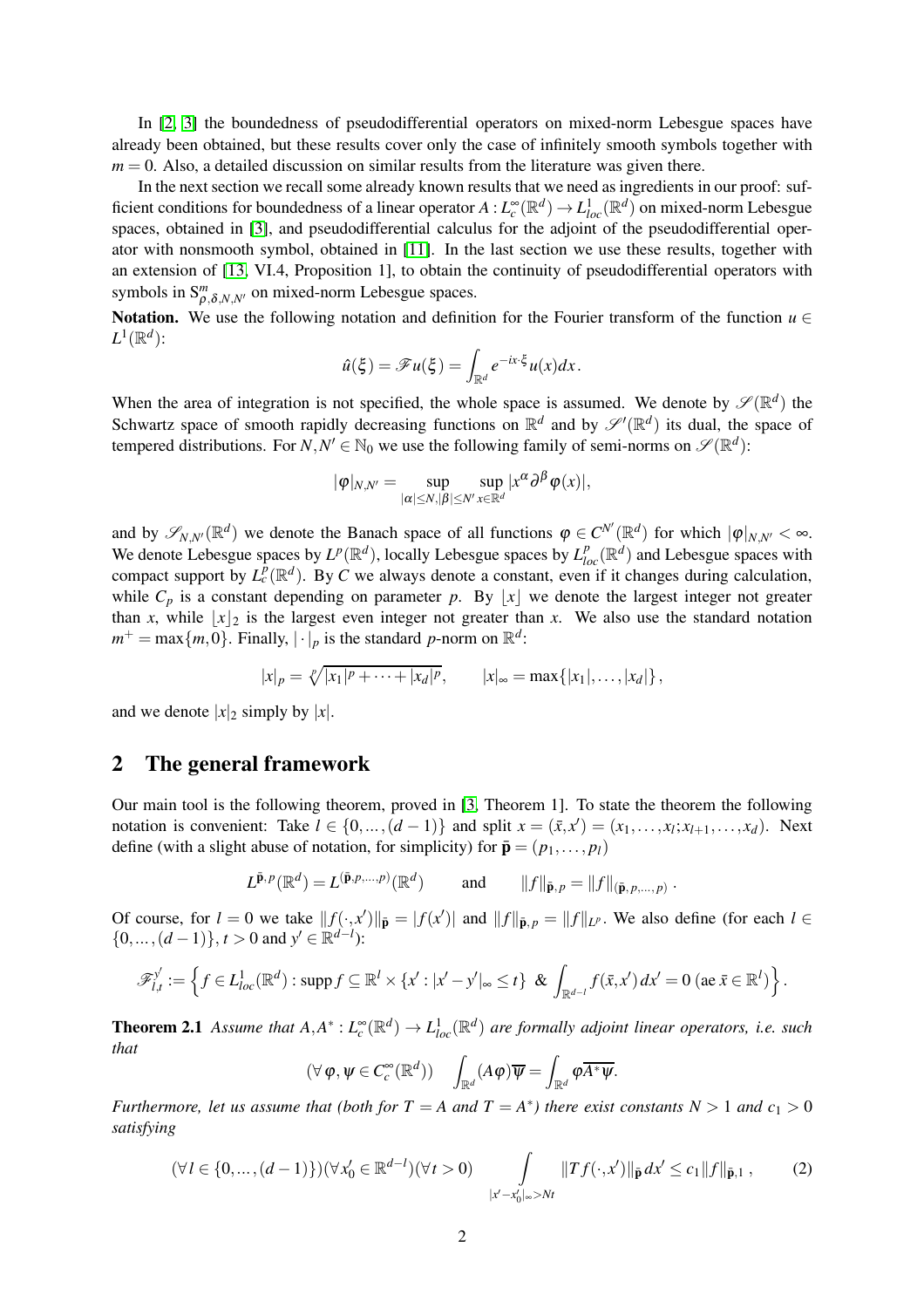$f$  *for any function*  $f \in L_c^{\infty}(\mathbb{R}^d) \cap \mathscr{F}_{l,t}^{x'_0}$  *and any*  $\bar{\mathbf{p}} \in \langle 1, \infty \rangle^l$ .

*If for some*  $q \in \langle 1, \infty \rangle$  *operator A has a continuous extension to an operator from*  $L^q(\mathbb{R}^d)$  *to itself* with norm  $c_q$ , then A can be extended by the continuity to an operator from  $L^{\bf p}(\mathbb{R}^d)$  to itself for any  $\mathbf{p} \in \langle 1, \infty \rangle^d$ , with the norm

$$
||A||_{L^{p}\to L^{p}} \leq \sum_{k=1}^{d} c^{k} \prod_{j=0}^{k-1} \max(p_{d-j}, (p_{d-j}-1)^{-1/p_{d-j}})(c_1+c_q)
$$
  

$$
\leq c' \prod_{j=0}^{d-1} \max(p_{d-j}, (p_{d-j}-1)^{-1/p_{d-j}})(c_1+c_q),
$$

*where c and c*′ *are constants depending only on N and d.*

We also use [\[11,](#page-7-9) Theorem 5.5] to conclude that for a pseudodifferential operator with symbol  $\sigma \in$  $S_{\rho,\delta,N,N'}^m$ , where  $\delta \leq \rho$ ,  $m \in [-d,0]$  and  $N,N' \in 2\mathbb{N}_0$  are such that

<span id="page-2-2"></span>
$$
N > \frac{(3-\delta)d + (5-\delta)(1-\delta)}{(1-\delta)^2}, \quad N' > 6d + 12, \tag{3}
$$

its formally adjoint operator exists and has symbol  $\sigma^* \in S^m_{\rho,\delta,M,M'}$ , where  $M,M' \in 2\mathbb{N}_0$  satisfy

<span id="page-2-3"></span>
$$
N-M > \frac{d + (\lfloor d \rfloor_2 + 2)\delta}{1-\delta}, \quad N-M \ge \frac{-m + (1-\delta)d + (\lfloor d \rfloor_2 + 2)\delta}{1-\delta}, \quad N'-M' \ge \lfloor d \rfloor_2 + 2. \tag{4}
$$

Actually, the claim is valid for all  $m \leq 0$  because it can easily be checked that the condition  $m \geq -d$ used in [\[11,](#page-7-9) Theorem 5.5] could be omitted.

#### 3 Boundedness of ΨDO

 $S^m_{\rho,\delta,N,N'}$  is a nonsmooth variant of Hörmander class  $S^m_{\rho,\delta}, m \in \mathbb{R}$ ,  $0 \le \rho \le 1$ ,  $0 \le \delta < 1$ . It consists of all  $\sigma : \mathbb{R}^d \times \mathbb{R}^d \to \mathbb{C}$  such that for all multi-indices  $|\alpha| \le N, |\beta| \le N'$  it holds

<span id="page-2-0"></span>
$$
(\forall x \in \mathbb{R}^d)(\forall \xi \in \mathbb{R}^d) \quad |\partial_x^{\alpha} \partial_{\xi}^{\beta} \sigma(x, \xi)| \leq C_{\alpha, \beta} \langle \xi \rangle^{m-\rho|\beta|+\delta|\alpha|}, \tag{5}
$$

where  $\langle \xi \rangle = (1+|\xi|^2)^{\frac{1}{2}}$ ,  $C_{\alpha,\beta}$  is a constant depending only on  $\alpha$  and  $\beta$  and where all partial derivatives are understood to be continuous.

For such symbols we denote the corresponding pseudodifferential operator  $T_{\sigma}$  by

<span id="page-2-1"></span>
$$
T_{\sigma}\varphi(x) = \int_{\mathbb{R}^d} e^{ix\cdot\xi} \sigma(x,\xi)\hat{\varphi}(\xi) d\xi, \ \varphi \in \mathscr{S}(\mathbb{R}^d), \tag{6}
$$

where  $d\xi = (2\pi)^{-d} d\xi$ . As  $T_{\sigma}$  doesn't map  $\mathscr{S}(\mathbb{R}^d)$  to  $\mathscr{S}(\mathbb{R}^d)$  when symbols are not infinitely smooth, we cannot extend this definition to the space of tempered distributions, but we can extend it to mixednorm Lebesgue spaces  $L^{\mathbf{p}}(\mathbb{R}^d)$ ,  $\mathbf{p} \in (1, \infty)^d$  using a formula  $\langle T_{\sigma} u, \varphi \rangle = \langle u, T_{\sigma^*} \varphi \rangle$ , where  $\langle \cdot, \cdot \rangle$  is the dual product,  $u \in L^p(\mathbb{R}^d)$ ,  $\varphi \in \mathscr{S}(\mathbb{R}^d)$ . The only requirement for this to work is  $T_{\sigma^*}\varphi \in L^{p'}(\mathbb{R}^d)$ . This requirement also guarantees that the continuous extension of  $T_{\sigma}$  on  $L^p(\mathbb{R}^d)$ , if it exists, should be given by the above duality formula. As  $T_{\sigma^*}$  actually maps  $\mathscr{S}(\mathbb{R}^d)$  to  $\mathscr{S}_{M',M}(\mathbb{R}^d)$  [\[11,](#page-7-9) Theorem 2.2], a sufficient condition for the above requirement to be fulfilled is  $M' \ge d$ . This can be seen easily by writing

$$
\|T_{\sigma^*}\varphi\|_{L^{p'}}=\Big(\int\langle x_d\rangle^{-1-\varepsilon}\ldots\Big(\int\langle x_1\rangle^{-1-\varepsilon}\Big(\langle x_1\rangle^{\frac{1+\varepsilon}{p_1}}\langle x_2\rangle^{\frac{1+\varepsilon}{p_2}}\cdots\langle x_d\rangle^{\frac{1+\varepsilon}{p_d}}|T_{\sigma^*}\varphi|\Big)^{p_1}dx_1\Big)^{\frac{p_2}{p_1}}\ldots dx_d\Big)^{\frac{1}{p_d}}
$$

and by noticing that we can take  $\varepsilon > 0$  so small that  $\frac{1+\varepsilon}{p_i} \le 1$  for every  $i \in \{1, 2, ..., d\}$ . This condition will be satisfied in our main result – Theorem 3.2.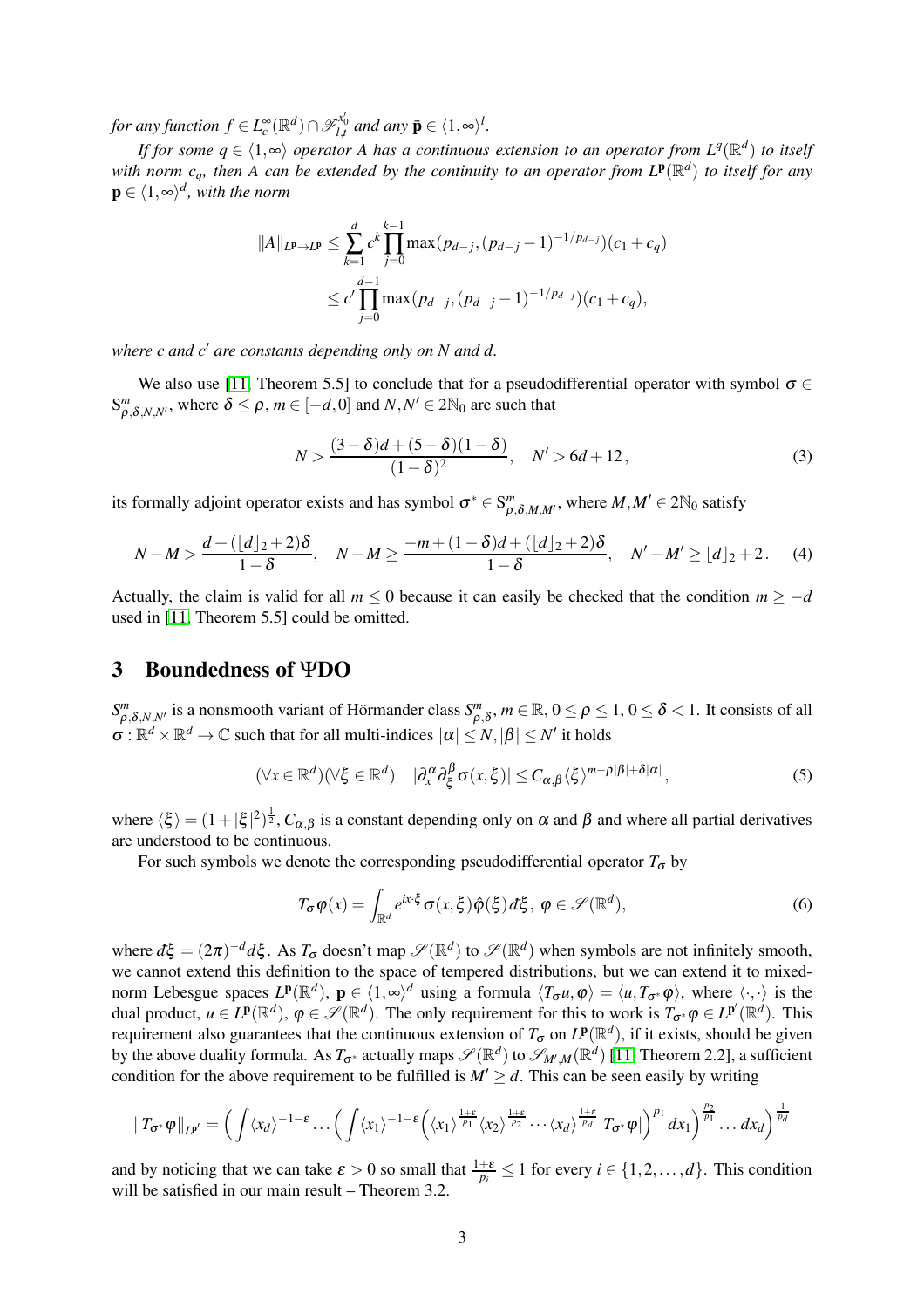In this paper we prove that the continuous extension of  $T_{\sigma}$  on  $L^p(\mathbb{R}^d)$  exists for  $\rho > 0$ ,  $\delta \leq \rho$ ,

<span id="page-3-0"></span>
$$
m \le -(1 - \rho)(d + 1 + \rho),\tag{7}
$$

and for sufficiently smooth symbols. As the estimate [\(7\)](#page-3-0) is more crude than [\(1\)](#page-0-1) we expect that even better results are possible.

From the estimate [\(5\)](#page-2-0), it follows easily that for a fixed  $x \in \mathbb{R}^d$  we have  $\sigma(x, \cdot) \in \mathscr{S}'(\mathbb{R}^d)$  and so there is a  $k(x, \cdot) \in \mathscr{S}'(\mathbb{R}^d)$  such that  $\widehat{k(x, \cdot)} = \sigma(x, \cdot)$ . We call the tempered distribution  $k(x, \cdot)$  a kernel of the operator  $T_{\sigma}$  and using properties of the convolution and Fourier transform we can write [\(6\)](#page-2-1) in the form

$$
T_{\sigma}\varphi(x) = k(x, \cdot) * \varphi. \tag{8}
$$

The kernel  $k(x, \cdot)$  is actually a function away from the origin with following estimates on its derivatives.

**Lemma 3.1** *Let*  $\sigma \in S^m_{\rho,\delta,N,N'}$ ,  $\rho > 0$ . *Then the kernel k(x,z) satisfies* 

<span id="page-3-1"></span>
$$
|\partial_x^{\alpha} \partial_{z}^{\beta} k(x, z)| \le C_{\alpha, \beta, L} \cdot |z|^{-d - m - \delta |\alpha| - |\beta| - L}, \quad z \ne 0,
$$
\n<sup>(9)</sup>

*for all*  $|\alpha| \leq N$ ,  $|\beta| \geq 0$  *and* 

<span id="page-3-4"></span>
$$
L \ge (1 - \rho) \left( \left\lfloor \frac{d + m + \delta |\alpha| + |\beta|}{\rho} \right\rfloor + 1 \right)^{+}
$$
 (10)

*such that*  $N' \geq d + m + \delta |\alpha| + |\beta| + L > 0$  *and*  $N' > \frac{d+m+\delta|\alpha|+|\beta|}{\delta}$  $\frac{\partial |\alpha| + |\beta|}{\partial \beta}$ , and where  $C_{\alpha,\beta,L}$  is a constant *depending only on* <sup>α</sup>,β *and L.*

**Proof:** We take a fixed nonnegative  $\eta \in C_c^{\infty}(\mathbb{R}^d)$  such that  $\eta(\xi) = 1$  for  $|\xi| \le 1$  and  $\eta(\xi) = 0$  for  $|\xi| \leq 2$ . We also define  $\zeta(\xi) = \eta(\xi) - \eta(2\xi)$ . Then we have the following decomposition (pointwise convergence in the sense of tempered distributions):

$$
T_{\sigma}=\sum_{j=0}^{\infty}T_{\sigma_j}\,,
$$

where  $\sigma_0(x,\xi) = \sigma(x,\xi)\eta(\xi)$  and  $\sigma_j(x,\xi) = \sigma(x,\xi)\zeta(2^{-j}\xi)$  for  $j \ge 1$ . Details of this so called dyadic decomposition are described in [\[13,](#page-7-10) 4.1–4.2]. We denote kernels of the operators  $T_{\sigma_j}$  ( $j \ge 0$ ) by  $k_j(x, \xi)$ and these are all smooth functions. Namely, as  $\sigma_i(x,\xi)$  are functions with compact support they actually belong to  $\mathscr{S}_{\infty,N'}(\mathbb{R}^d)$  and thus, by [\[11,](#page-7-9) Lemma 2.1], we have  $k_j(x,\xi) \in \mathscr{S}_{N',\infty}(\mathbb{R}^d) \subseteq C^{\infty}(\mathbb{R}^d)$ .

Obviously,  $\sigma(x,\xi) = \sum_{j=0}^{\infty} \sigma_j(x,\xi)$  pointwise and so, using [\(5\)](#page-2-0) and Lebesgue dominated convergence theorem, we easily obtain that  $k(x, \cdot) = \sum_{j=0}^{\infty} k_j(x, \cdot)$ , with the sum converging for each fixed *x* in the sense of tempered distributions. This, continuity of derivatives on the space of distributions and uniqueness of the limit in the space of distributions ensures that it is enough to prove that

<span id="page-3-3"></span>
$$
\sum_{j=0}^{\infty} |\partial_x^{\alpha} \partial_z^{\beta} k_j(x,z)| \tag{11}
$$

satisfies the estimate given by the right-hand side of [\(9\)](#page-3-1).

So, we first find certain estimates on  $|\partial_x^{\alpha} \partial_z^{\beta} k_j(x,z)|$ . As  $\sigma_j(x,\xi)$  have compact supports, we have

$$
k_j(x,z) = \int_{\mathbb{R}^d} \sigma_j(x,\xi) e^{i\xi \cdot z} d\xi,
$$

and now for all multi-indices  $|\alpha| \le N$ ,  $|\beta| \ge 0$  and  $|\gamma| \le N'$  it follows

<span id="page-3-2"></span>
$$
(-iz)^{\gamma} \partial_{x}^{\alpha} \partial_{z}^{\beta} k_{j}(x,z) = \int_{\mathbb{R}^{d}} \partial_{\xi}^{\gamma} \left( (i\xi)^{\beta} \partial_{x}^{\alpha} \sigma_{j}(x,\xi) \right) e^{i\xi \cdot z} d\xi , \qquad (12)
$$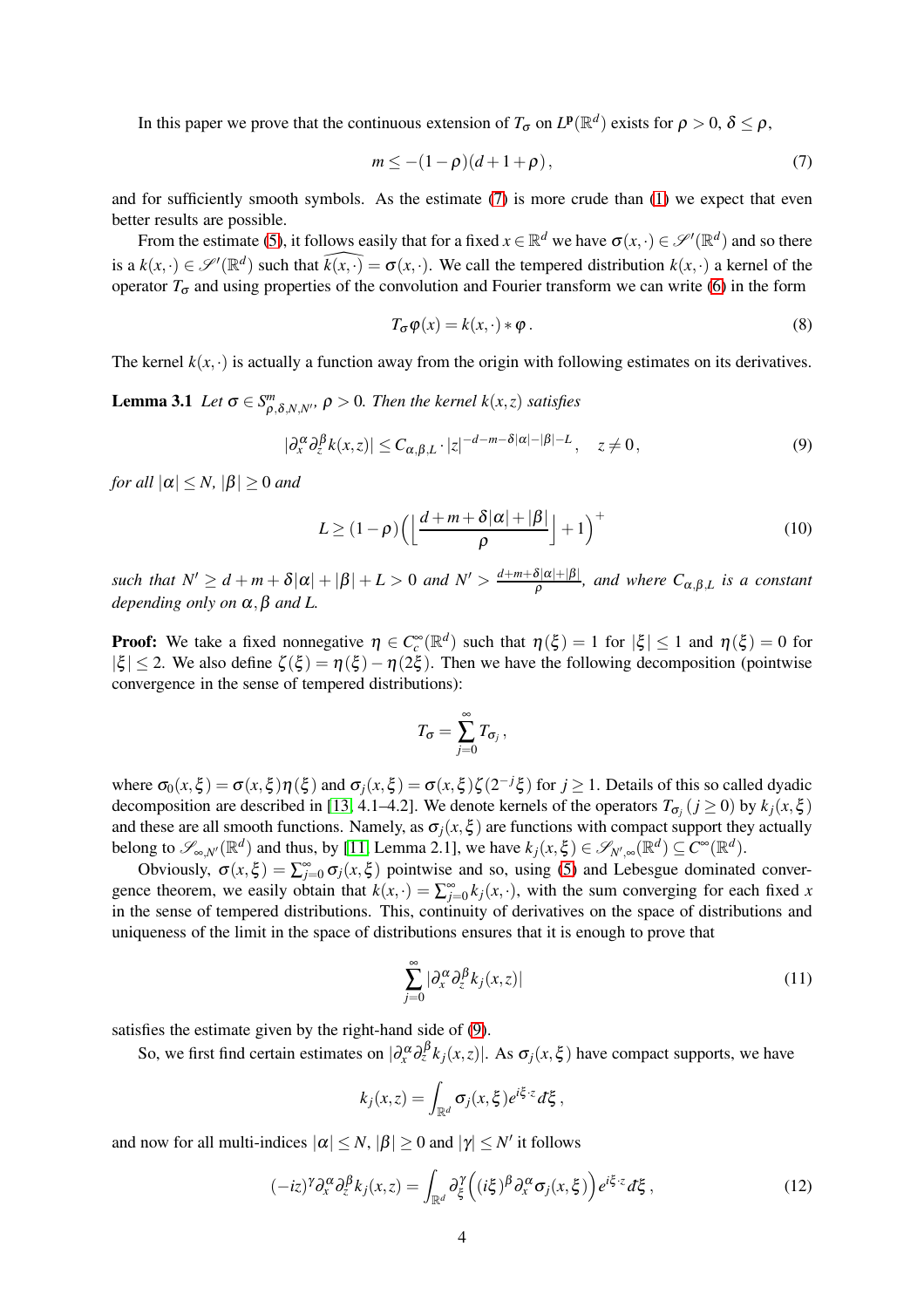and, using the fact that  $\sigma_j$  is supported in  $|\xi| \leq 2^{j+1}$  and for  $j \neq 0$  also in  $|\xi| \geq 2^{j-1}$ , we can estimate the integrand above:

$$
\left| \partial_{\xi}^{\gamma} \left( (i\xi)^{\beta} \partial_{x}^{\alpha} \sigma_{j}(x,\xi) \right) \right| = \left| \sum_{\gamma' \leq \gamma} { \gamma \choose \gamma'} \partial_{\xi}^{\gamma'} (i\xi)^{\beta} \partial_{x}^{\alpha} \partial_{\xi}^{\gamma-\gamma'} \sigma_{j}(x,\xi) \right|
$$
  
\n
$$
\leq C_{\gamma} \sum_{\gamma' \leq \gamma} |\xi|^{(|\beta|-|\gamma'|)_+} \left| \sum_{\gamma'' \leq \gamma-\gamma'} { \gamma-\gamma' \choose \gamma''} \partial_{x}^{\alpha} \partial_{\xi}^{\gamma''} \sigma(x,\xi) \partial_{\xi}^{\gamma-\gamma'-\gamma''} (\zeta(2^{-j}\xi)) \right|
$$
  
\n
$$
\leq C_{\alpha,\gamma} \sum_{\gamma' \leq \gamma\gamma'' \leq \gamma-\gamma'} |\xi|^{(|\beta|-|\gamma'|)_+} \cdot \langle \xi \rangle^{m-\rho|\gamma'|+\delta|\alpha|} \cdot 2^{-j|\gamma-\gamma'-\gamma''|}
$$
  
\n
$$
\leq C_{\alpha,\beta,\gamma} \sum_{\gamma' \leq \gamma\gamma'' \leq \gamma-\gamma'} 2^{j(|\beta|-|\gamma'|)_-} 2^{j(m-\rho|\gamma'|+\delta|\alpha|)} \cdot 2^{-j|\gamma-\gamma'-\gamma''|}
$$
  
\n
$$
= C_{\alpha,\beta,\gamma} \sum_{\gamma' \leq \gamma\gamma'' \leq \gamma-\gamma'} 2^{j(m+\delta|\alpha|+|\beta|-\rho|\gamma|+(\rho-1)(|\gamma|-|\gamma''|)}
$$
  
\n
$$
\leq C_{\alpha,\beta,\gamma} \cdot 2^{j(m+\delta|\alpha|+|\beta|-\rho|\gamma|},
$$

where we have used  $\rho \le 1$  in the last estimate. From [\(12\)](#page-3-2) we now obtain

$$
|z^{\gamma} \partial_x^{\alpha} \partial_z^{\beta} k_j(x, z)| \leq C_{\alpha, \beta, \gamma} \cdot 2^{j(m+\delta|\alpha|+|\beta|-\rho|\gamma|} \cdot 2^{jd}
$$
  
=  $C_{\alpha, \beta, \gamma} \cdot 2^{j(d+m+\delta|\alpha|+|\beta|-\rho|\gamma|},$ 

and by taking supremum over  $|\gamma| = M$  (for instance, we can take  $\gamma$  such that  $|z^{\gamma}| = (\max_{1 \le i \le d} |z_i|)^M$ ) we finally get (for  $|\alpha| \le N$ ,  $|\beta| \ge 0$  and  $\mathbb{N}_0 \ni M \le N'$ )

<span id="page-4-0"></span>
$$
|\partial_x^{\alpha} \partial_z^{\beta} k_j(x, z)| \le C_{\alpha, \beta, M} \cdot |z|^{-M} \cdot 2^{j(d + m + \delta |\alpha| + |\beta| - \rho M)}.
$$
\n(13)

In order to estimate [\(11\)](#page-3-3) we first consider the case  $0 < |z| \le 1$ . We split (11) into two parts:

$$
S_1=\sum_{2^j\leq|z|^{-1}}|\partial_x^{\alpha}\partial_z^{\beta}k_j(x,z)|\qquad\text{and}\qquad S_2=\sum_{2^j>|z|^{-1}}|\partial_x^{\alpha}\partial_z^{\beta}k_j(x,z)|.
$$

Because of [\(13\)](#page-4-0) (for  $M = 0$ ) and  $j \le \log_2 |z|^{-1}$  we have

$$
S_1 \leq C_{\alpha,\beta} \sum_{2^j \leq |z|^{-1}} 2^{j(d+m+\delta|\alpha|+|\beta|} \leq C_{\alpha,\beta} \cdot \begin{cases} |z|^{-d-m-\delta|\alpha|-|\beta|}, & \text{if } d+m+\delta|\alpha|+|\beta|>0\\ 1+\ln(|z|^{-1}), & \text{if } d+m+\delta|\alpha|+|\beta| \leq 0. \end{cases}
$$

Using an elementary inequality  $\ln(1+x) \leq \frac{1}{\alpha}x^{\alpha}$ , valid for  $\alpha \in (0,1]$  and  $x \geq 0$ , we finally obtain

$$
S_1 \leq C_{\alpha,\beta,L} \cdot |z|^{-d-m-\delta|\alpha|-|\beta|-L},
$$

for all  $L \ge 0$  such that  $d + m + \delta |\alpha| + |\beta| + L > 0$ . To estimate  $S_2$  we use [\(13\)](#page-4-0) with  $M > \frac{d+m+\delta|\alpha|+|\beta|}{\delta}$  $\frac{\rho^{|\alpha|+|\rho|}}{\rho}$ :

$$
S_2 \leq C_{\alpha,\beta,M} \cdot |z|^{-M} \cdot \sum_{2^j > |z|^{-1}} 2^{j(d+m+\delta|\alpha|+|\beta|-\rho M)}
$$
  
\n
$$
\leq C_{\alpha,\beta,M} \cdot |z|^{-M-d-m-\delta|\alpha|-|\beta|+\rho M}
$$
  
\n
$$
\leq C_{\alpha,\beta,L} \cdot |z|^{-d-m-\delta|\alpha|-|\beta|-L},
$$

for  $L \ge (1-\rho)M$ , which is exactly the requirement [\(10\)](#page-3-4) and the proof is complete in the case  $|z| \le 1$ .

To estimate [\(11\)](#page-3-3) in the case  $|z| > 1$  we again use [\(13\)](#page-4-0) with  $M > \frac{d+m+\delta|\alpha|+|\beta|}{\delta}$  $\frac{\partial |\alpha| + |\beta|}{\rho}$  to get (if we also take  $M \ge d + m + \delta |\alpha| + |\beta| + L$ , which is possible under requirements of the lemma)

$$
\sum_{j=0}^{\infty} |\partial_{x}^{\alpha} \partial_{z}^{\beta} k_{j}(x,z)| \leq C_{\alpha,\beta,M} \cdot |z|^{-M} \leq C_{\alpha,\beta,L} \cdot |z|^{-d-m-\delta|\alpha|-|\beta|-L}.
$$

 $\Box$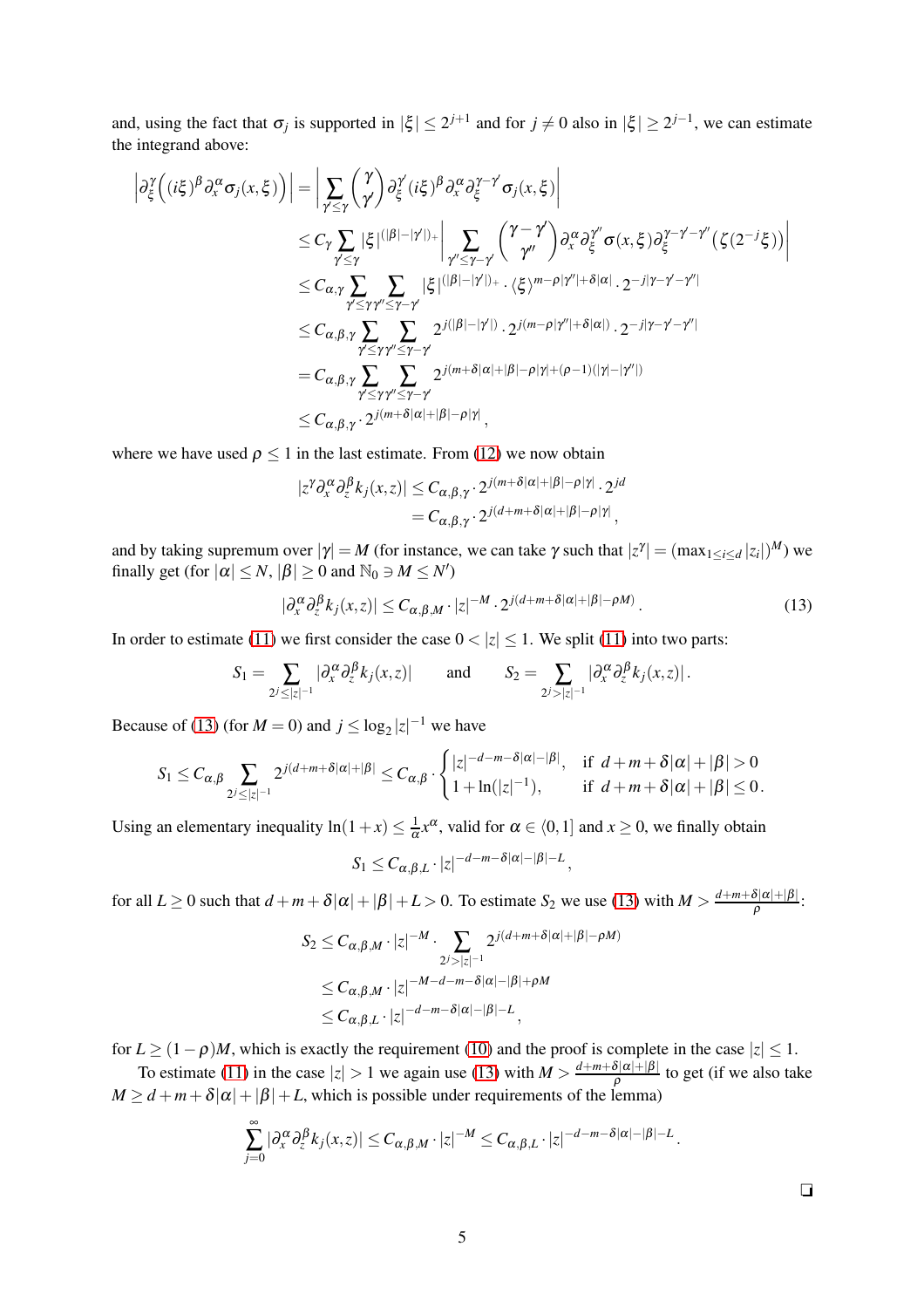If  $N' > \left(\frac{d+m}{\rho}\right)^+$ , the bound from the previous lemma provides us with the following integral representation

<span id="page-5-0"></span>
$$
T_{\sigma}f(x) = \int_{\mathbb{R}^d} k(x, x - y) f(y) \, dy,\tag{14}
$$

for any  $f \in C_c^{\infty}(\mathbb{R}^d)$  and  $x \notin \text{supp} f$ . Obviously, we can also take  $f \in L_c^{\infty}(\mathbb{R}^d)$  and the representation is than valid for a.e.  $x \notin \text{supp } f$ .

Moreover, because of the L<sup>2</sup> continuity result by Coifman and Meyer mentioned in the Introduction and density of  $C_c^{\infty}(\mathbb{R}^d)$  in  $L^2(\mathbb{R}^d)$ , we can easily show that, for operators of order zero and sufficiently large *N'*, this representation remains valid for any  $f \in L^2(\mathbb{R}^d)$  and a.e.  $x \notin \text{supp} f$ .

We are now in a position to prove the main theorem of this paper.

**Theorem 3.2** *Let*  $\sigma \in S^m_{\rho, \delta, N, N'}$ ,  $[0, 1 \rangle \ni \delta \le \rho \in (0, 1]$  and  $m \le -(1 - \rho)(d + 1 + \rho)$ . If

$$
N > \frac{(3-\delta)d + (5-\delta)(1-\delta)}{(1-\delta)^2}, \quad N' > 6d + 12,
$$

*then*  $T_{\sigma}$  *is bounded on*  $L^{\mathbf{p}}(\mathbb{R}^d)$ ,  $\mathbf{p} \in \langle 1, \infty \rangle^d$ .

**Proof:** Because of Theorem 2.1 and known  $L^2$  continuity result, we only need to show that  $T_{\sigma}$  and  $T_{\sigma^*}$ satisfy the estimate [\(2\)](#page-1-0). Moreover, because of [\(3\)](#page-2-2)-[\(4\)](#page-2-3) it is enough to show that  $T_{\sigma}$  satisfies the estimate [\(2\)](#page-1-0) – the result for  $T_{\sigma^*}$  is then an easy consequence.

We now follow the proof of [\[3,](#page-7-8) Lemma 3]. For an arbitrary  $N > 1$ , using [\(14\)](#page-5-0), two linear changes of variables and the Minkowski inequality, we get

$$
\int_{|x'-x'_0|_{\infty}>Nt} \|T_{\sigma}f(\cdot,x')\|_{\tilde{\mathbf{p}}} dx' \n= \int_{|x'-x'_0|_{\infty}>Nt} \left\| \int \int k(\cdot,x',-\bar{y},x'-y')f(\bar{y},y') d\bar{y} dy' \right\|_{\tilde{\mathbf{p}}} dx' \n= \int_{|x'|_{\infty}>Nt} \left\| \int \int \left( k(\cdot,x'+x'_0,\cdot-\bar{y},x'-y') - k(\cdot,x'+x'_0,\cdot-\bar{y},x') \right) f(\bar{y},y'+x'_0) d\bar{y} dy' \right\|_{\tilde{\mathbf{p}}} dx' \n= \int_{|x'|_{\infty}>Nt} \left\| \int \int \left( k(\cdot,x'+x'_0,\bar{y},x'-y') - k(\cdot,x'+x'_0,\bar{y},x') \right) f(\cdot-\bar{y},y'+x'_0) d\bar{y} dy' \right\|_{\tilde{\mathbf{p}}} dx' \n\leq \int_{|x'|_{\infty}>Nt} \int \int \left\| \left( k(\cdot,x'+x'_0,\bar{y},x'-y') - k(\cdot,x'+x'_0,\bar{y},x') \right) f(\cdot-\bar{y},y'+x'_0) \right\|_{\tilde{\mathbf{p}}} d\bar{y} dy' dx' = I.
$$

Furthermore, using [\(9\)](#page-3-1) and the Mean value theorem, for  $|x'|_{\infty} > Nt$  and  $|y'|_{\infty} \le t$  we have an estimate

$$
|k(\bar{x}, x' + x'_0, \bar{y}, x' - y') - k(\bar{x}, x' + x'_0, \bar{y}, x')| = |\nabla_{y'} k(\bar{x}, x' + x'_0, \bar{y}, x' - \vartheta y') \cdot y'|
$$
  
\n
$$
\leq C |(\bar{y}, x' - \vartheta y')|^{-d - m - 1 - L} |y'|_{\infty}
$$
  
\n
$$
\leq C |(\bar{y}, x' - \vartheta y')|^{-d - m - 1 - L} t,
$$

for some constants  $\vartheta \in (0,1)$ ,  $C > 0$  and *L* satisfying assumptions of Lemma 3.1 (the optimal value of *L* will be determined later). Now, using the assumption on the support of function *f* we continue the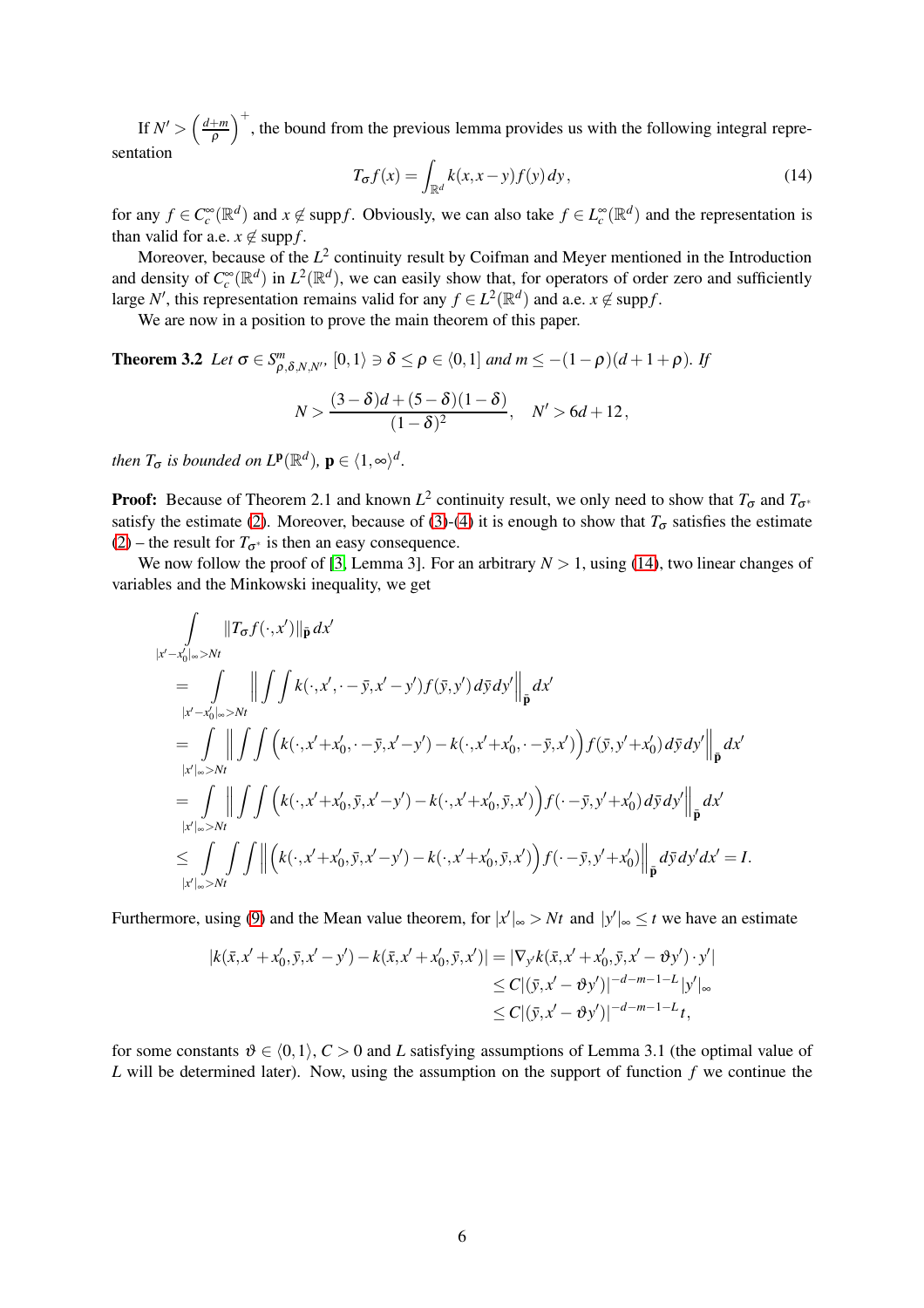estimate

$$
I \leq Ct \int_{|x'|_{\infty} > Nt} \int_{|y'|_{\infty} \leq t} \int |(\bar{y}, x' - \vartheta y')|^{-d-m-1-L} ||f(\cdot - \bar{y}, y' + x'_0)||_{\bar{\mathbf{p}}} d\bar{y} dy' dx'
$$
  
=  $Ct \int_{|x'|_{\infty} > Nt} \int_{|y'|_{\infty} \leq t} \int |(\bar{y}, x' - \vartheta y')|^{-d-m-1-L} ||f(\cdot, y' + x'_0)||_{\bar{\mathbf{p}}} d\bar{y} dy' dx'$   
=  $Ct \int_{|y'|_{\infty} \leq t} ||f(\cdot, y' + x'_0)||_{\bar{\mathbf{p}}} \int_{|x'|_{\infty} > Nt} \int |(\bar{y}, x' - \vartheta y')|^{-d-m-1-L} d\bar{y} dx' dy'.$ 

In order to conclude the proof we need to check that

$$
II = t \int\limits_{|x'|_{\infty} > Nt} \int |(\bar{y}, x' - \vartheta y')|^{-d-m-1-L} d\bar{y} dx'
$$

is bounded on  $|y'|_{\infty} \leq t$ , for arbitrary  $N > d$ . Indeed, we have

$$
d^{-d-1}H \leq t \int\limits_{|x'|>Nt} \int (|\bar{y}|_1 + |x'-\vartheta y'|_1)^{-d-m-1-L} d\bar{y} dx'
$$
  
\n
$$
\leq t \int\limits_{|x'|>Nt} \int (|\bar{y}|_1 + |x'|_1 - |y'|_1)^{-d-m-1-L} d\bar{y} dx'
$$
  
\n
$$
\leq t \int\limits_{|x'|>Nt} \int (|\bar{y}|_1 + |x'|_1 - dt)^{-d-m-1-L} d\bar{y} dx'
$$
  
\n
$$
= t^{-m-L} \int\limits_{|x'|>N} \int (|\bar{y}|_1 + |x'|_1 - d)^{-d-m-1-L} d\bar{y} dx',
$$

where in the last step we used a linear change of variables. It is now obvious that this can be bounded (uniformly for  $t > 0$ ) only in the case  $L = -m$  and in that case the above integral is indeed finite.

Thus, according to Lemma 3.1 we need  $N' \ge d+1$ ,  $N' > \frac{d+m+1}{\rho}$  and

$$
-m\geq (1-\rho)\left(\left\lfloor\frac{d+m+1}{\rho}\right\rfloor+1\right)^+.
$$

The last requirement is obviously valid in the case  $m < -d - 1$ . Otherwise, it is sufficient to have

$$
-m\geq (1-\rho)\left(\frac{d+m+1}{\rho}+1\right),\,
$$

which is equivalent to  $m \le -(1-\rho)(d+1+\rho)$  – the assumption stated in the theorem.

Of course, the same estimate should be valid also for  $T_{\sigma^*}$ . Because of [\(3\)](#page-2-2)-[\(4\)](#page-2-3) this means that we also need  $M' \ge d+1$  and  $M' > \frac{d+m+1}{\rho}$ , where  $M, M'$  are defined there. At the end, we notice that it is enough to take  $M = 0$  and that the assumptions of this theorem are sufficient in that case.

 $\Box$ 

### <span id="page-6-0"></span>References

- [1] Aleksić J.; Pilipović S.; Vojnović I., *H-distributions with unbounded multipliers*, J. Pseudo-Differ. Oper. Appl. 9, 615–641 (2018)
- <span id="page-6-1"></span>[2] Antonić N.; Ivec I., *On the Hörmander-Mihlin theorem for mixed-norm Lebesgue spaces*, J. Math. Anal. Appl. 433, 176–199 (2016)